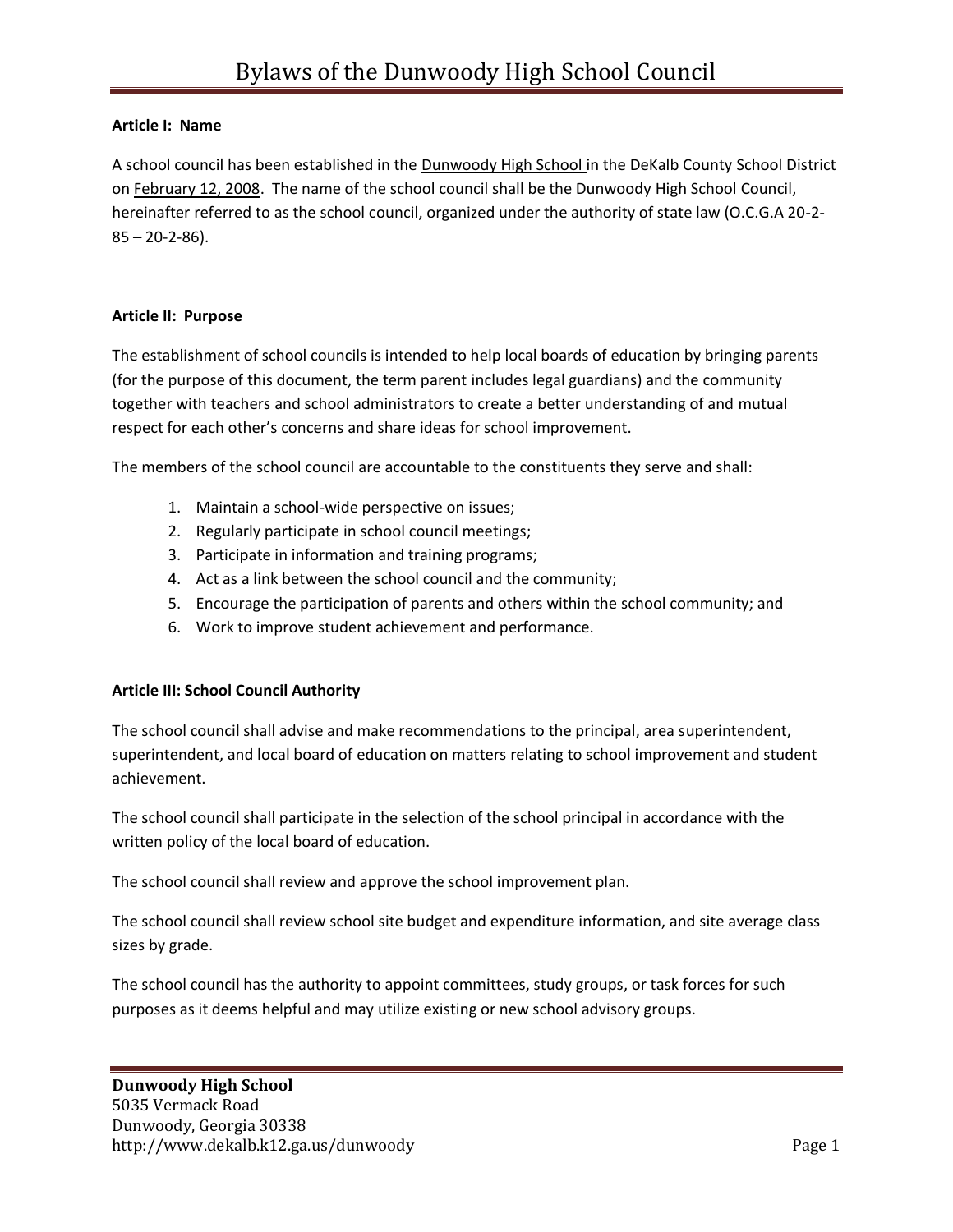The school council shall have the same immunity as the local board of education in all matters directly related to the functions of the school council.

# **Article IV: Role of the School Council**

The school council provides advice and recommendations to the school principal, area executive director, superintendent and, when appropriate, the local board of education, on any matter related to student achievement and school improvement, including but not limited to, the following:

- 1. Student attendance and academic achievement;
- 2. School board policies;
- 3. School improvement plans;
- 4. Curriculum and assessments;
- 5. Report cards issued or audits of the school conducted by the Office of Student Achievement;
- 6. Development of a school profile which shall contain data as identified by the school council to describe the academic performance, academic progress, services, awards, interventions, environment, and other such data as the school council deems appropriate;
- 7. School budget priorities, including school improvement plants;
- 8. School-community communication strategies;
- 9. Methods of involving parents and the community;
- 10. Extracurricular activities in the school;
- 11. School-based and community services;
- 12. Community use of school facilities;
- 13. Student discipline;
- 14. Reports from the principal regarding progress toward the school's student achievement goals, including progress within specific grade levels and subject areas and by school personnel;
- 15. The method and specifications for the delivery of early intervention services or other appropriate services for underachieving students.

# **Article V: Membership**

Effective July 1, 2007: HB 208 attached to SB 72 amends Code Section 20-2-86, ©, (d), (e) and (J).

Membership on the school council shall be open to principal, teachers, parents, business persons, and other such members as the school council may specify in its bylaws. Members of the school council shall not receive compensation to serve on a school council.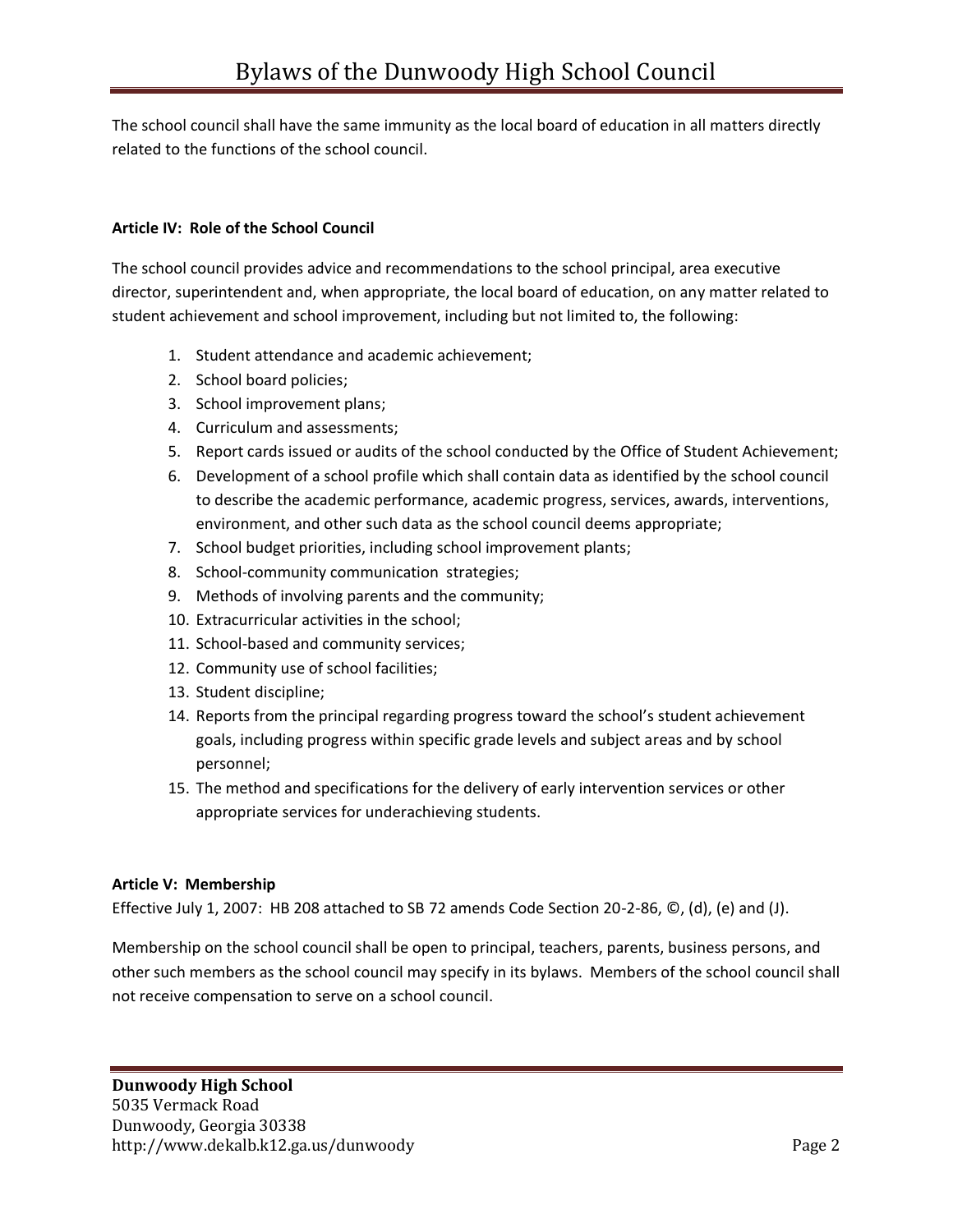The property and business o the school council shall be managed by a minimum of seven school council members of whom a majority shall constitute a quorum.

Members of the school council shall include:

- 1. A number of parents or guardians of students enrolled in the school, excluding parents who are also employees of the school, so that such parents make up a majority of the school council and at least two of whom shall be business persons;
- 2. At least two certified teachers who are employed at least four of the six school segments at the school, excluding any personnel employed in administrative positions;
- 3. The school principal;
- 4. Other members such as, but not limited to, staff, students, and representatives of school related organizations; and
- 5. Other community business persons who are not parents, may serve on the school council as specified in these bylaws and shall be selected by the other members of the school council. However, this would require that two additional parents be elected to maintain a majority on the council.
- 6. DHS School Council Membership: 1 principal, 2 teachers, 1 business partner (non DHS parent/guardian), 5 DHS parents/guardians, 2 being business persons.

#### **Article VI: Terms**

Effective July 1, 2007: HB 208 attached to SB 72 amends Code Section 20-2-86, ©, (d), (e), and (j).

Upon the expiration of terms of the two business person council members in office on July 1, 2007, these member positions shall subsequently be filled by parent council members; provided, however, that additional business persons may serve on the council if provided for in the bylaws. Members of the school council shall serve for a term of two years. The terms of council members shall be staggered. Council members may serve more than one term.

#### **Article VIII: Elections**

Elections shall take place in the month of April.

The electing body for the parent members shall consist of all parents and guardians eligible to serve as a parent member of the school council.

The electing body for the teacher members shall consist of all certificated personnel eligible to serve as a teacher member of the school council.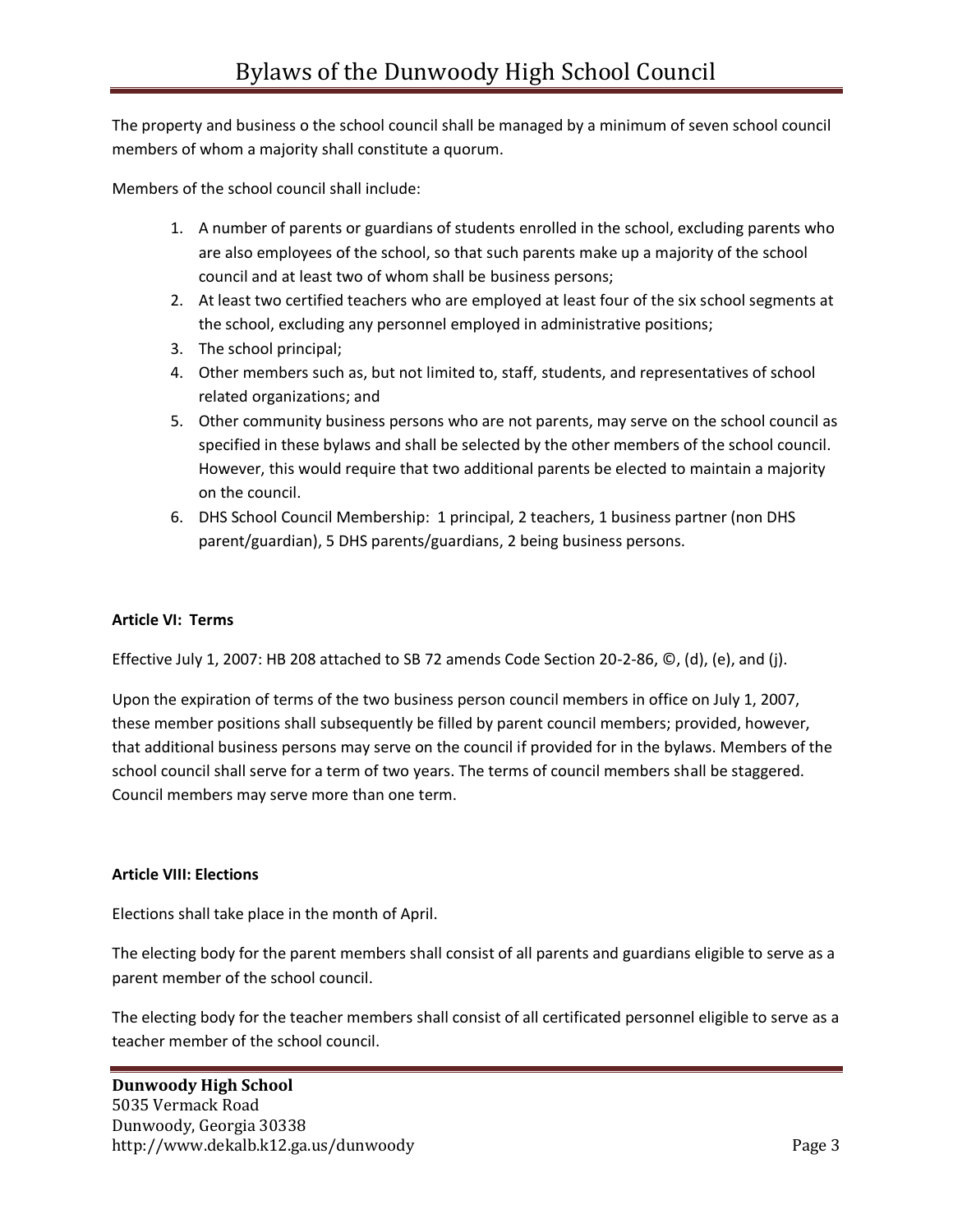# **General Statements**

- For the purpose of this document, the term parent is inclusive of legal guardians.
- Every parent of students enrolled in the school is eligible for membership on the school council except for employees who are parents of students in the school where they are employed.
- School council members must be 18 years of age or older, with the exception of student representatives.
- Parents of students in the highest grade in the school can serve on the school council but shall vacate the position when their child leaves the school.
- Parents of students in the highest grade of a feeder school be advised that they can be nominated to serve on the school council in the new school and can vote in the election.

# **Nomination & Election Procedures Parents**

- The principal notifies all parents of children in the school that they are eligible to be nominated or that they may nominate other parents for the number of parent seats open on the school council.
- Nominations must open no less than two weeks prior to election date and will close the day preceding elections.
- The notification shall be determined through the following actions by the principal:
	- $\circ$  Compose a letter/flyer announcing the upcoming election to parents that defines the purpose of the school council and includes an invitation for submittal of nominations for the number of parent positions open.
	- $\circ$  Place an announcement of election date, place, and times in the PTA newsletter, if timing is appropriate.
	- o Post the announcement on the school marquee and school web page.
	- $\circ$  Request that a paragraph be written (no more than 100 words) including biographical information, reason why nominee would make a good representative, and attach a picture of nominee. (Photo is optional.)
	- $\circ$  Nominations are to be returned to the principal who daily verifies that nominees will serve if elected.
	- $\circ$  The principal shall develop a list of nominees and post on school bulletin boards and other conspicuous areas where announcements are normally posted.
	- $\circ$  The election polling location in the school will need to be identified and the time for voting between 7:00 am and 7:00 pm.
	- o The names of the nominees will be posted at the polling site and on the ballot.
	- o Prepare a list of students with parents' names.

# **Dunwoody High School**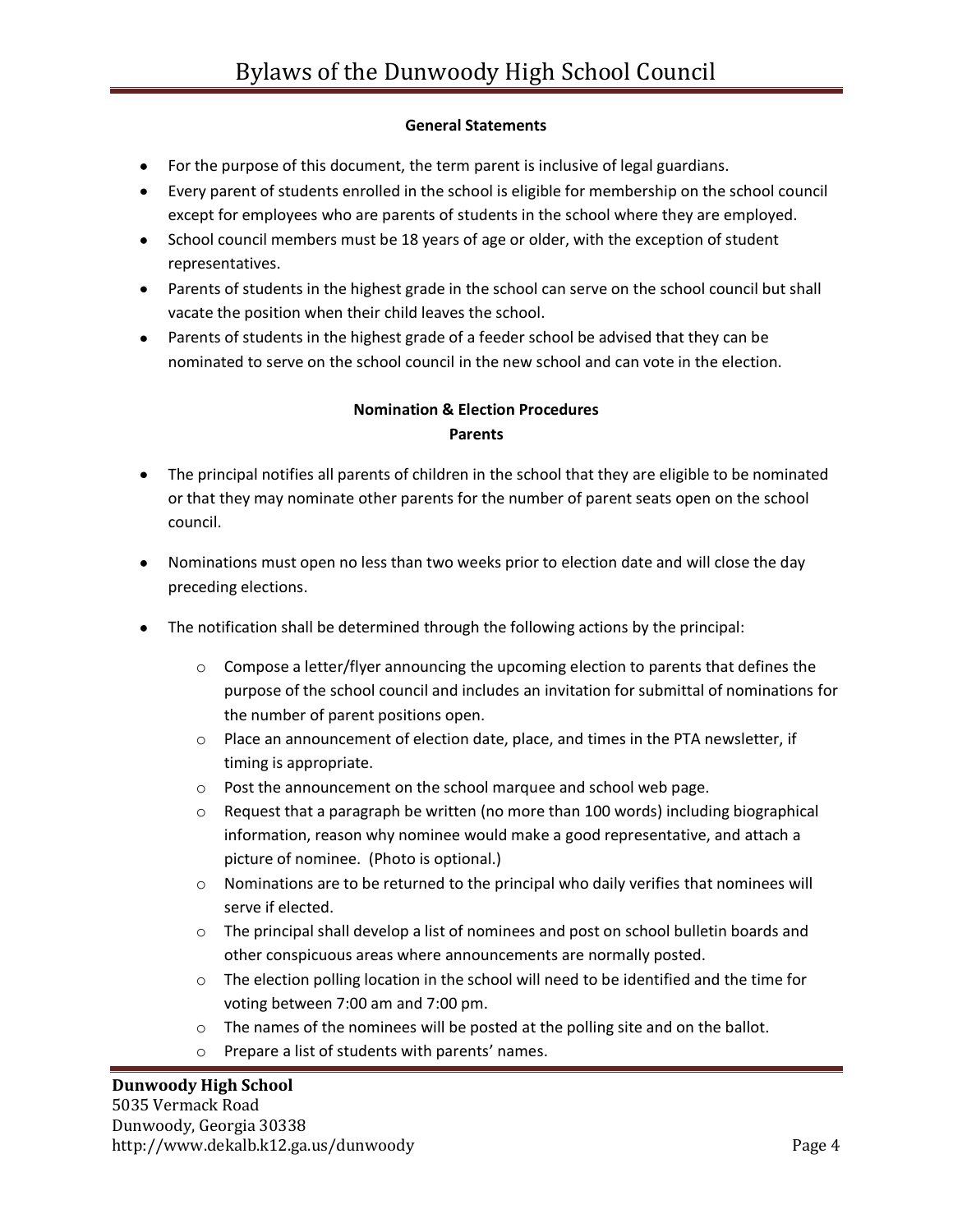- $\circ$  When parents arrive to vote, check off their name and provide a numbered ballot that corresponds to the number beside the name on the list of students. Provide only one ballot per parent.
- o No write-in votes will be allowed.
- $\circ$  Direct parents to the voting booth. After voting, ballots are placed in the ballot box.
- $\circ$  Following the closing of the polls at 7:00 pm, have three persons (not administrators) previously identified to count votes in public.
- $\circ$  Determine the winners by those receiving the most votes. The names are given to the principal who shall announce winners within 24 hours.
- o Any nominee requesting a recount shall cause the count to be taken again.
- $\circ$  Announce the results of the election the following day to all parents by notice to be taken home by students, posted on bulletin boards, marquee, website, etc.

# **Nomination & Election Procedures Teachers**

- For the purpose of this document teachers shall be defined as all certificated personnel, who serve four of six segments per day in the school, excluding administrators; hereafter personnel will be referred to as teachers.
- One teacher representative is elected biannually by faculty, and other, a Talk Team Leader, is elected biannually by the other Talk Team Leaders. Teacher representatives may serve multiple terms.
- The lead time for teacher nominations, election date and posting the names of nominees are the same as stated previously. The principal verifies that nominees will serve, if elected.
- The election of teacher nominees is to be held during the school day. Each teacher shall receive and sign for a numbered ballot with nominees' names.
- After voting, the ballot is placed in the ballot box. The ballot box should be monitored by two persons appointed by the principal. The votes will be tallied at the close of the school day by a committee comprised of one teacher from each grade or from three departments who are not nominees.
- The teacher(s) with the most votes will be declared the member(s) on the school council.

# **Nomination & Election Procedures**

# **Community Business Persons and Other Members**

- Community business persons and other members may be identified to serve on the school council, providing the bylaws allow for such members and parents maintain a majority.
- The principal will determine a list of community businesses and other members after receiving recommendations from the faculty. The Chamber of Commerce, Rotary Club, 100 Black Men, school organizations, etc. may be elected by business persons to serve.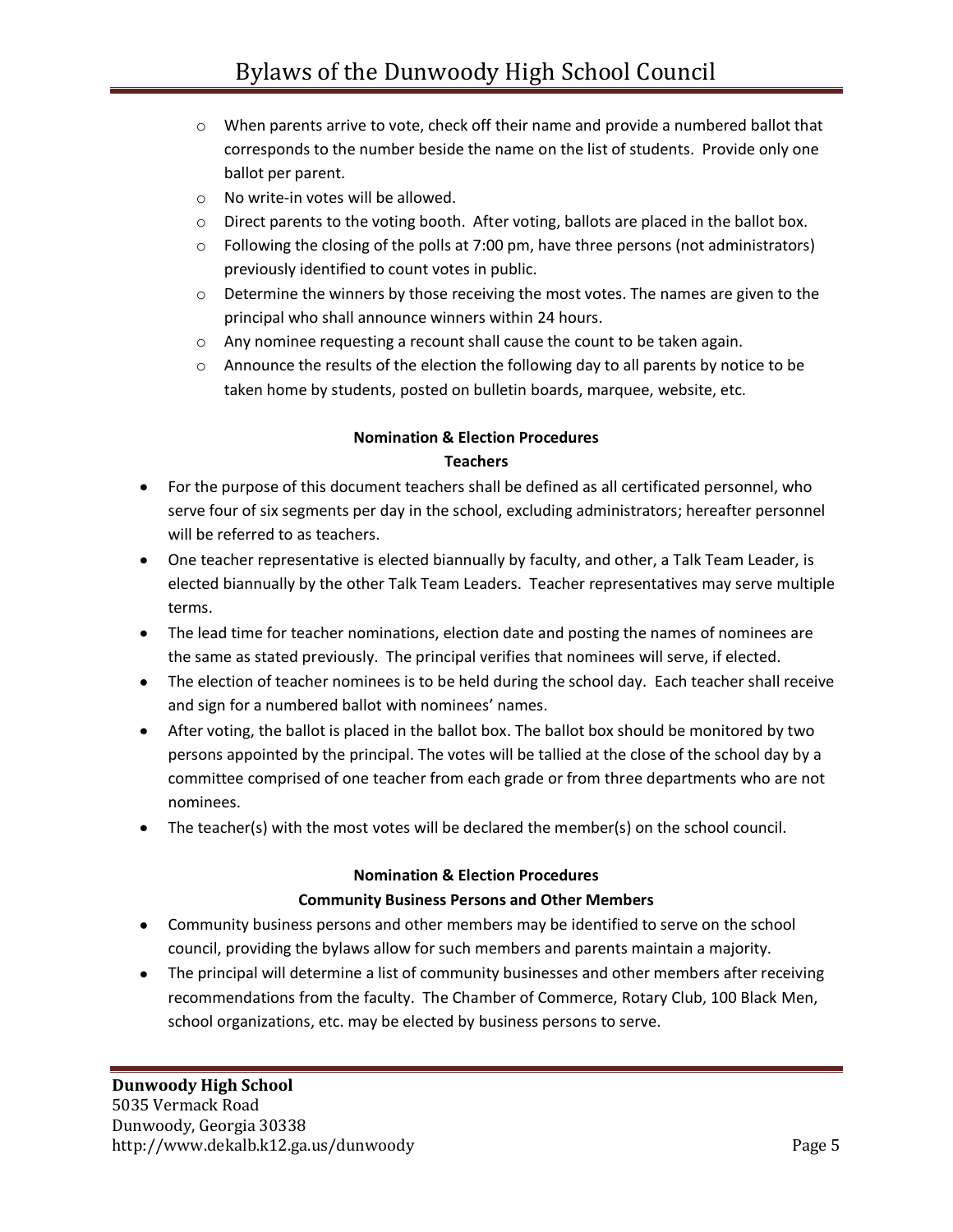- The principal will ask these business persons and other members if they would agree to serve, if selected.
- The principal, teachers, and parents on the school council will convene to select business persons and other members from the list of recommendations.
- The principal shall notify those selected to serve.
- Term of Business Person will be for 2 years.

The council may select community business persons and other members providing that parents hold a majority on the council.

# **Article VIII: Vacancies**

The position of a school council member shall be automatically vacated if:

- 1. A member resigns by delivering a written resignation to the school council;
- 2. A member no longer meets the qualifications specified by law;
- 3. A member is removed by an action of the school council.

The school council may by a majority vote determine a position vacant if it finds that a member of the council is no longer active in the council due to inactivity. (See definition below.) The school council shall determine the effective date of a vacancy.

An election within the electing body for a replacement to fill the remainder of an unexpired term shall be held within 30 days, unless there are 90 calendar days or less remaining in the term in which case the vacancy shall remain unfilled.

If a council member misses more than 3 meetings and training sessions of the school council or more than 30% of meetings and training sessions of the school council, the chairperson of the school council shall contact the school council member and inquire as to his/her intent to remain active in the school council. The chairperson shall report to the school council at its next meeting regarding the school council member's intention to remain active.

# **Article IX: Meetings**

All meetings of the council shall be open to the public. The school council shall meet 8 times annually (A minimum of four meetings a year, twice in the first semester and twice in the second semester) on the second Tuesday of the month.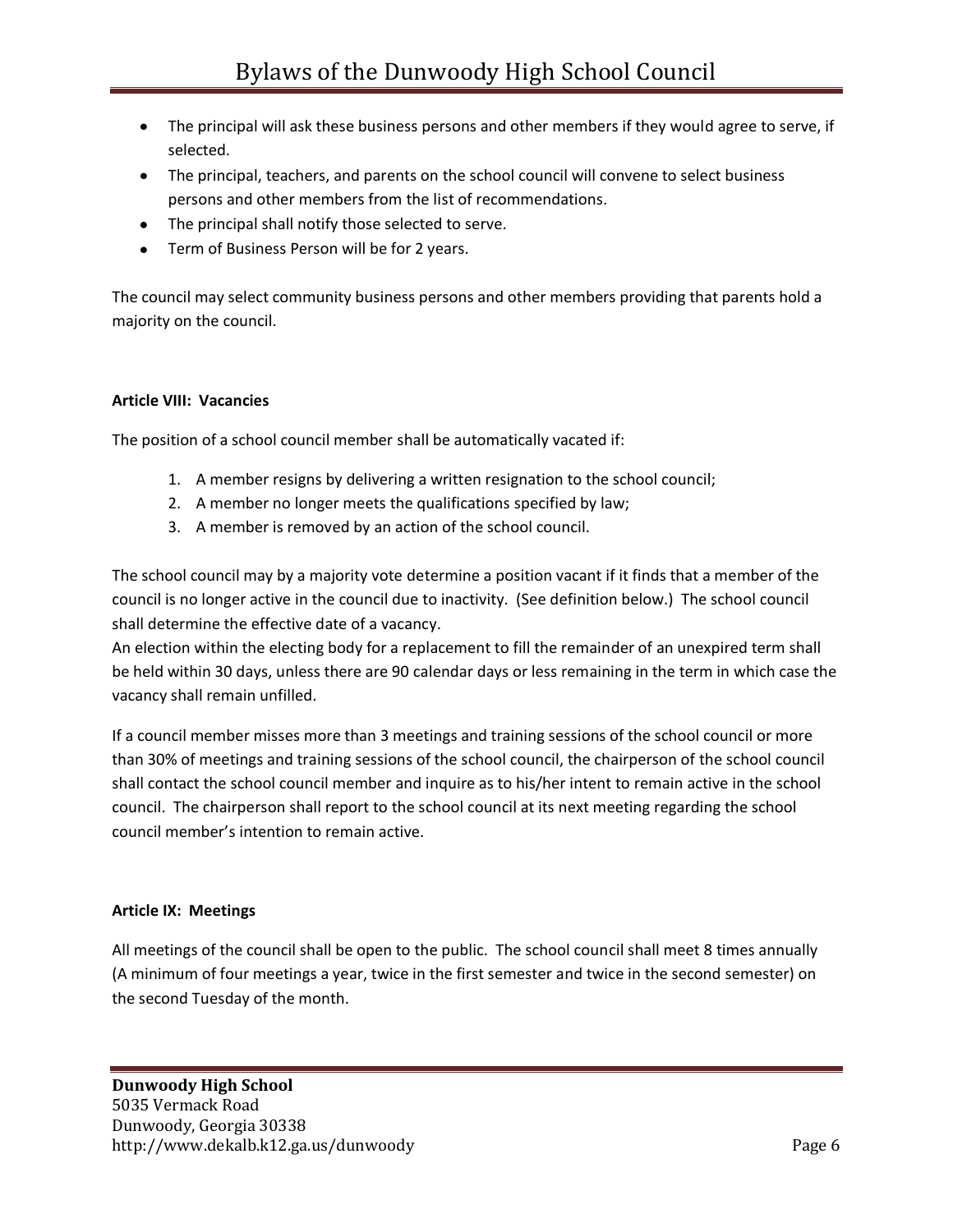# Bylaws of the Dunwoody High School Council

| <b>Date</b>     | <b>Time</b> | <b>Location</b>                     |
|-----------------|-------------|-------------------------------------|
| <b>August</b>   | 4:00 PM     | DHS conference room or media center |
| September       | 4:00 PM     | DHs conference room or media center |
| <b>October</b>  | 4:00 PM     | DHS conference room or media center |
| <b>November</b> | $4:00$ PM   | DHS conference room or media center |
| January         | 4:00 PM     | DHS conference room or media center |
| <b>February</b> | 4:00 PM     | DHS conference room or media center |
| <b>March</b>    | $4:00$ PM   | DHS conference room or media center |
| <b>April</b>    | 4:00 PM     | DHS conference room or media center |
| <b>May</b>      | 4:00 PM     | DHS conference room or media center |

The school council shall also meet at the call of the chairperson, or at the request of a majority of the members of the school council.

Notice by e-mail shall be sent to school council members at least seven days prior to a meeting and shall include the date, time, and location of the meeting. School councils shall be subject to the Open Meetings Act in the same manner as local boards of education.

The school council secretary shall be responsible for notifying, in writing, the local newspaper designated as the legal organ of the county of any and all meetings of the school council at least twentyfour hours in advance of the meeting.

A quorum must be present in order to conduct official school council business. A quorum is comprised of a majority of school council members. All questions shall be determined by a majority vote of members present with the exception of adoption or changes to the bylaws requiring a 2/3 vote of members present. Each member of the school council is authorized to exercise one vote. Proxy votes are not allowed. Members must be present in order to vote.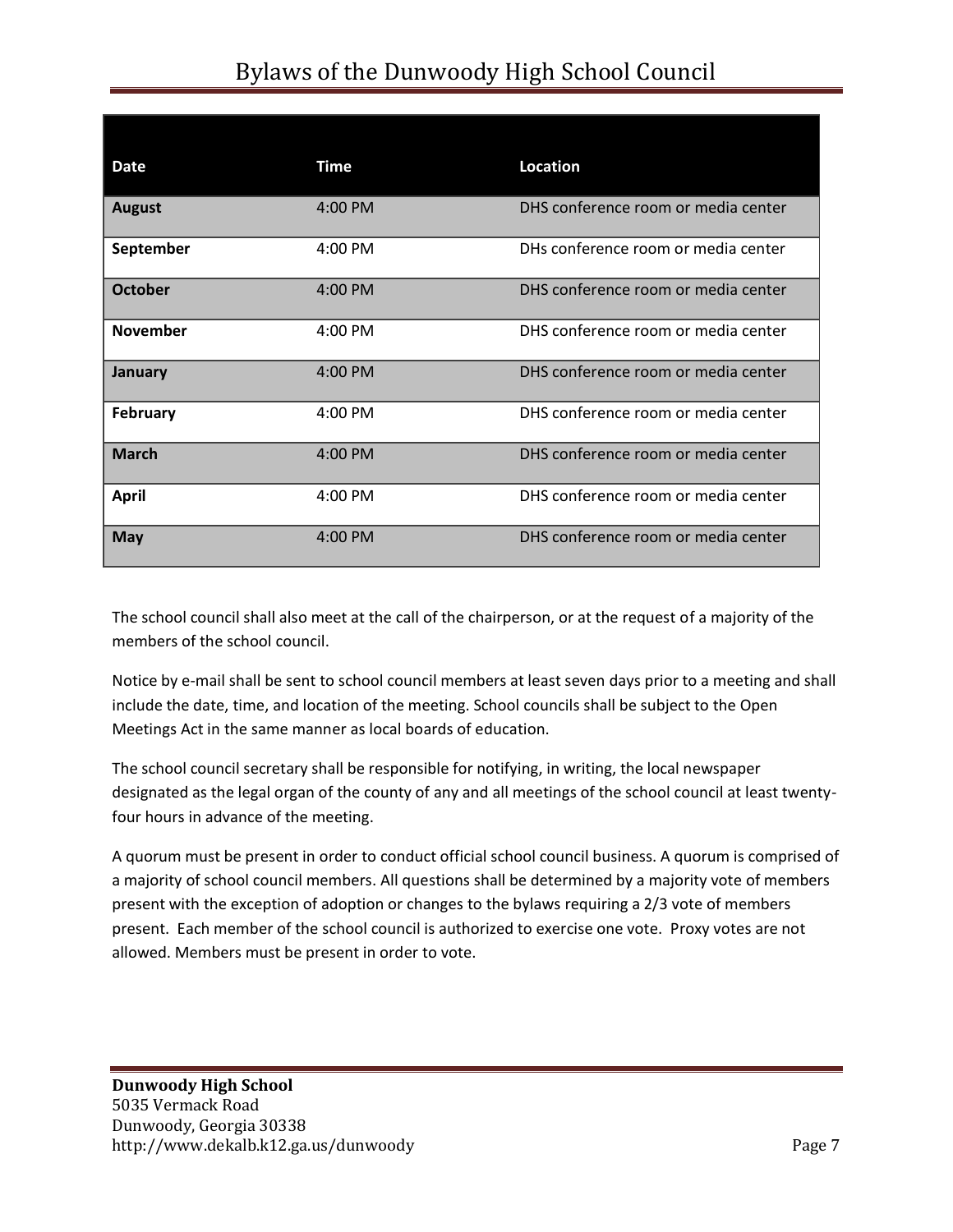#### **Article X: Minutes**

School councils shall be subject to the Open Records Act, relating to the inspection of public records, in the same manner as local boards of education. A summary of the subjects acted on and the members present at the meeting of the school council shall be made available to the public for inspection at the school office within fourteen business days following the meeting. The minutes shall be provided to the school council members, each of whom shall receive a copy of such minutes, and the Office of Governmental Relations within 20 days following each school council meeting. The official minutes shall be open to public inspection once approved by the school council immediately following the next regular meeting of the school council.

Minutes at a minimum shall include the names of the school council members present, a description of each motion or other proposals, a record of all votes, student and staff attendance report, and topics of discussions. In the case of a roll-call vote, the name of each school council member voting for or against a proposal or abstaining shall be recorded. In all other votes, it shall be presumed that the action taken was approved by each person in attendance unless the minutes reflect the name of the persons voting against the proposal or abstaining.

#### **Article XI: Officers of the School Council**

The officers of the school council shall be a chairperson, vice chairperson, and secretary. Officers shall be elected at the first meeting of the school council following the election of school council members; provided, however, that the chairperson shall be a parent member. Officers shall be elected for a term of 1 year and may serve more than one term.

The Principal may serve as vice-chairperson.

The chairperson shall develop the agenda for all meetings, preside at all meetings of the school council, and perform such other duties as required by law or as shall be requested by the school council.

The vice chairperson shall, in the absence of the chairperson, perform the duties and exercise the powers of the chairperson and shall perform such other duties as shall be requested by the school council.

The secretary shall act as the clerk of the school council, record all votes and minutes of all proceedings, give notice of all meetings of the school council, and shall perform such other duties as may be required by law or as shall be requested by the school council.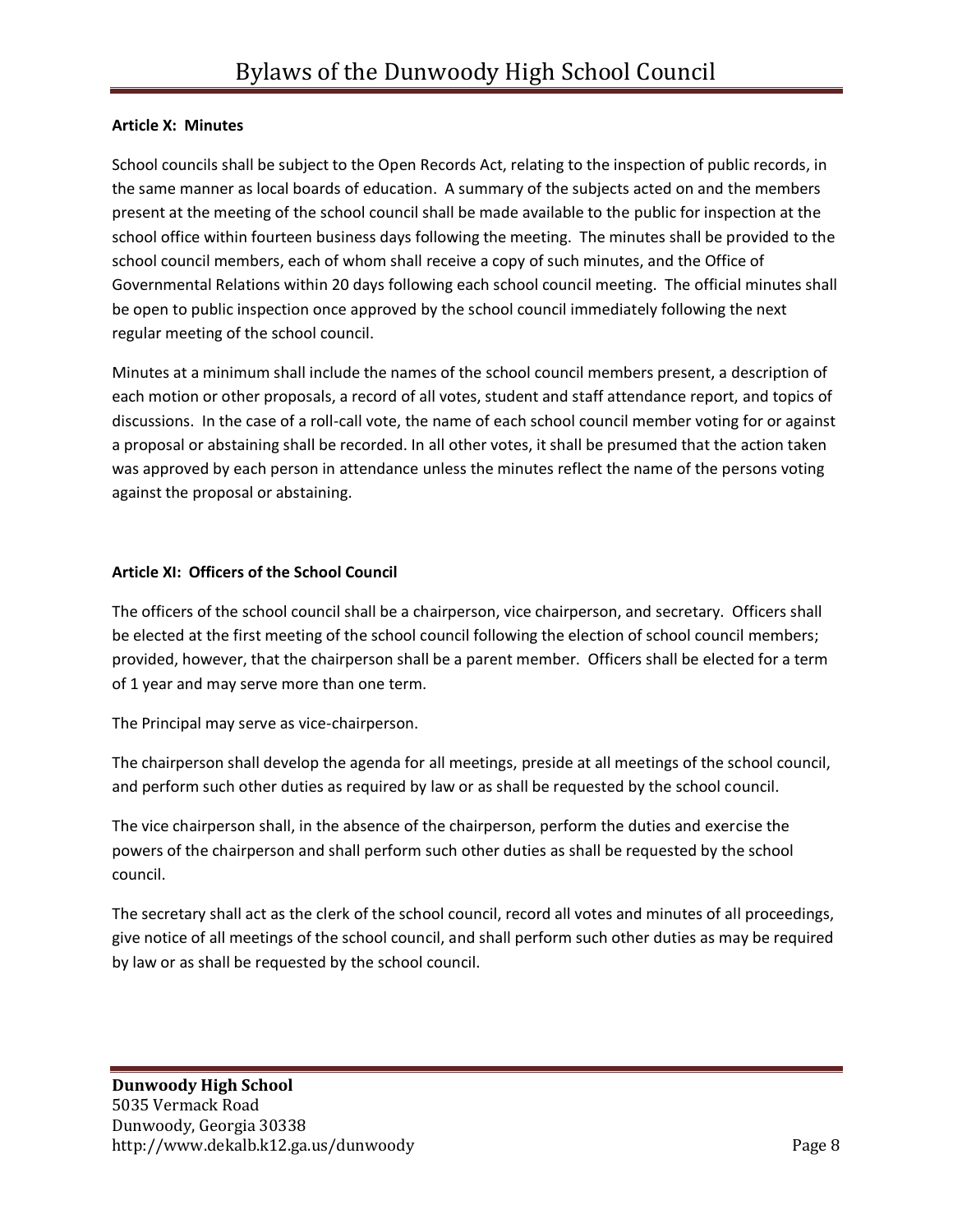# **Article XII: Duties of the Principal**

The school principal shall have the following duties pertaining to school councils:

- 1. Cause to be created a school council by convening the appropriate bodies to select school council members; setting the initial agenda, meeting time, and location; and notifying all school council members of same.
- 2. Call meetings of the electing bodies after providing public notice at least two weeks before such meetings.
- 3. Communicate all school council requests for information and assistance to the area executive director and then to the superintendent if necessary and inform the school council of responses or actions of the area executive director and superintendent if necessary;
- 4. Develop the school improvement plan and school operation plan and submit the plans to the school council for its review, comments, recommendations, and approval;
- 5. Provide monthly student and staff attendance reports;
- 6. Provide progress reports regarding the school's student achievement goals; and
- 7. Perform all of the duties required by law and the bylaws of the council.

#### **Article XIII: Board of Education Responsibilities**

The local board of education shall provide through the superintendent all information not specifically made confidential by law, including but not limited to, school site budget and expenditure information and site average class sizes by grade, to the school council as requested or as required by state law or state board rule.

The local board shall designate, with the superintendent, an employee of the school system to attend school council meetings as requested by a school council for the purpose of responding to questions the school council may have concerning information provided to it by the local board or actions taken by the local board. The central administration shall respond to requests for information from a school council.

The local board of education through the superintendent shall receive and consider all recommendations of the school council, including the annual report, as follows:

- 1. Public notice shall be given to the community of the local board's intent to consider school council reports or recommendations;
- 2. Written notice shall be given to the members of the school council at least seven days prior to such local board meeting, along with a notice of intent to consider a school council report or recommendation;
- 3. The members of the school council shall be afforded an opportunity to present information in support of the school council's report or recommendation; and